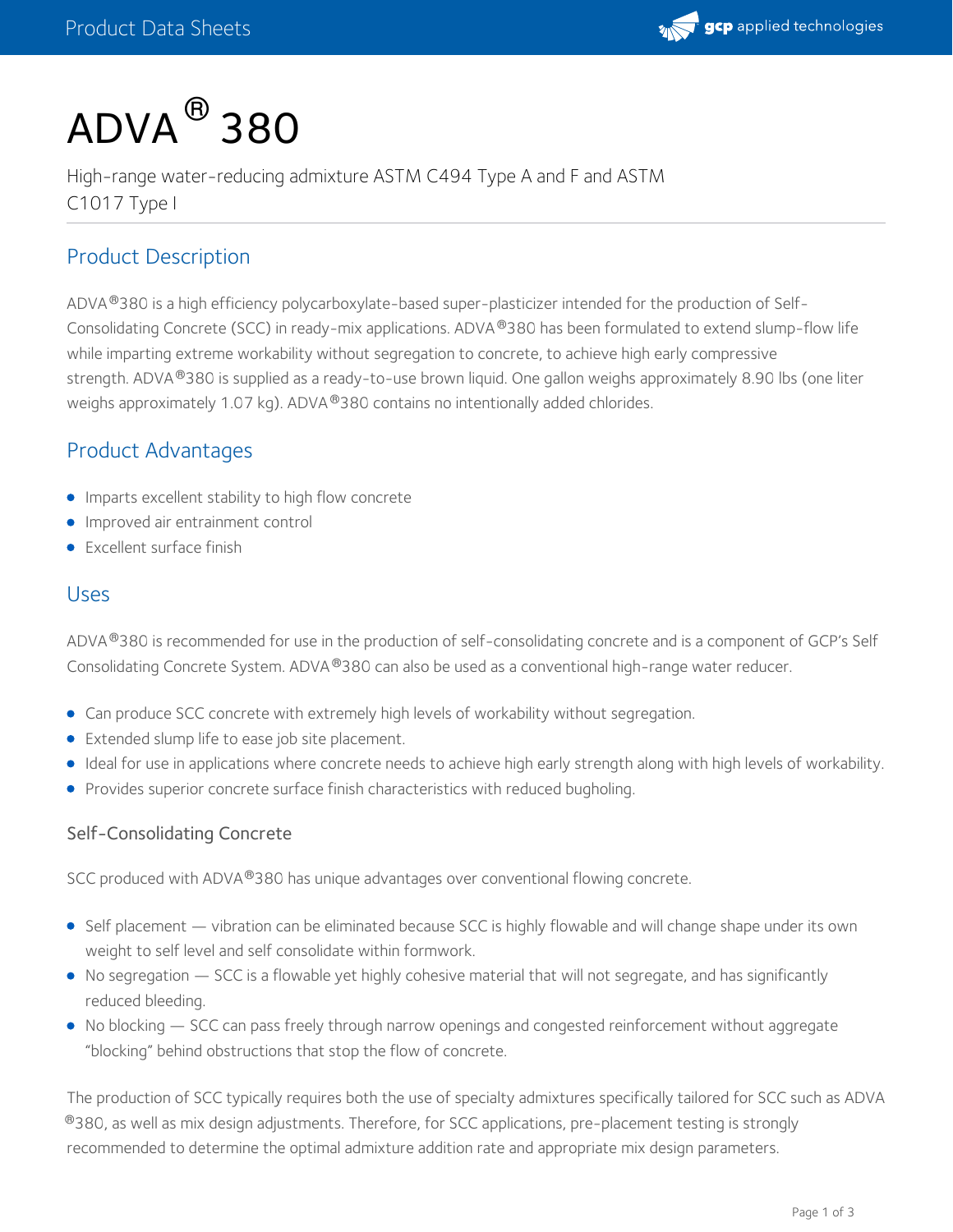

Factors that influence optimum addition rate include other concrete mix components, aggregate gradations, form geometry, and reinforcement configurations. V–MAR $^\circledR$ 3 may be used with ADVA $^\circledR$ 380 to further modify the rheological properties of SCC Concrete.

# Compatibility with Other Admixtures and Batch Sequencing

ADVA®380 is compatible with most admixtures as long as they are added separately to the concrete mix. However, ADVA®products are not recommended for use in concrete containing naphthalene-based admixtures including DARACEM  $^{\circledR}$ 19 and DARACEM  $^{\circledR}$  100, and melamine-based admixtures including DARACEM  $^{\circledR}$ 65. In general, it is recommended that ADVA $^\circledR$ 380 be added to the concrete mix near the end of the batch sequence for optimum performance. Different sequencing may be used if local testing shows better performance.

Please see GCP Technical Bulletin TB-0110, Admixture Dispenser Discharge Line Location and Sequencing for Concrete Batching Operations for further recommendations.

Pretesting of the concrete mix should be performed before use and as conditions and materials change in order to assure compatibility with other admixtures, and to optimize dosage rates, addition times in the batch sequencing and concrete performance.

For concrete that requires air entrainment, the use of an ASTM C260 air-entraining agent (such as DARAVAIR®or DAREX®product lines) is recommended to provide suitable air void parameters for freeze-thaw resistance.

Please consult your GCP representative for guidance.

## Addition Rates

ADVA®380 is an easy to dispense liquid admixture. Dosage rates can be adjusted to meet a wide spectrum of concrete performance requirements. Addition rates for ADVA®380 can vary with the type of application, but will normally range from 4to 16 fl oz/100 lbs (260 to 1050 mL/100 kg) of cement. Should conditions require using more than the recommended addition rate, please consult your GCP representative.

# Packaging & Handling

<code>ADVA®380</code> is available in bulk, delivered by metered trucks, in totes and drums. <code>ADVA®380</code> will freeze at approximately 32°F (0°C) but will return to full functionality after thawing and thorough mechanical agitation.

## Dispensing Equipment

A complete line of accurate, automatic dispensing equipment is available.